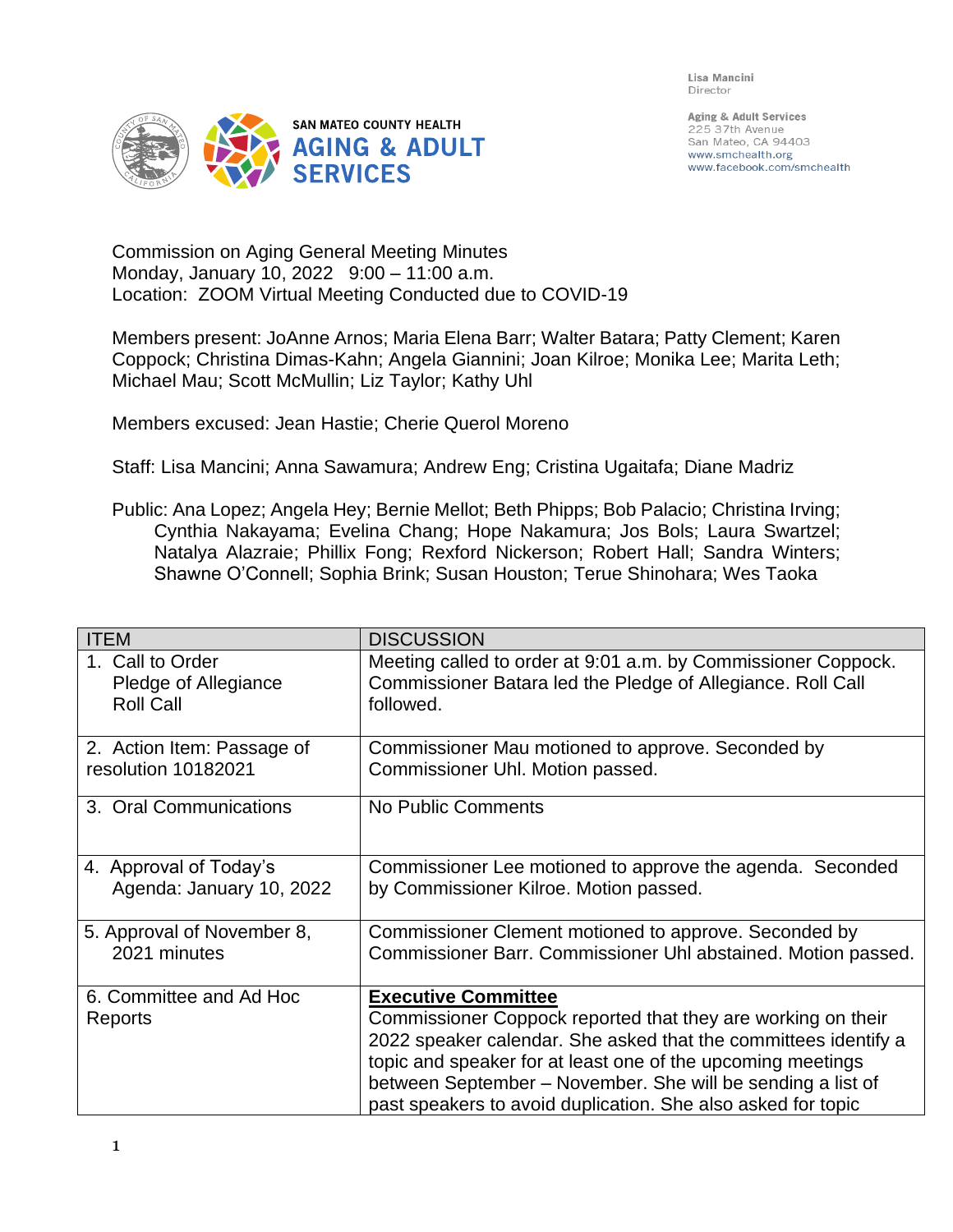|                   | requests from the attendees.                                                                                                                                                                                                                                                                                                                                                                                        |
|-------------------|---------------------------------------------------------------------------------------------------------------------------------------------------------------------------------------------------------------------------------------------------------------------------------------------------------------------------------------------------------------------------------------------------------------------|
|                   | The retreat will be held virtually due to Omicron. Some tentative<br>dates are Thursday or Friday, late February: February 24 <sup>th</sup> or 25 <sup>th</sup><br>either morning from 9-1 or Thursday afternoon 1-5. We will be<br>sending out a doodle poll. Date will be announced at the February<br>meeting.                                                                                                   |
|                   | A letter was sent to the Board of Supervisors in support of<br>advocating for additional resources for Age Friendly work in the<br>County.                                                                                                                                                                                                                                                                          |
|                   | <b>Resource Access Committee</b><br>Commissioner Lee reported that most of their efforts in the last 2<br>months were spent on the Help at Home guide. The RAC<br>completed their work and submitted their draft to Anna and<br>Lindsey and are waiting for feedback. There is an update on the<br>building relationships effort in the November meeting minutes<br>which have been circulated with today's packet. |
|                   | <b>MISO (Middle Income Senior Opportunities) Committee</b><br>Commissioner Dimas-Kahn reported that at the last meeting it<br>was only her, Anna Sawamura and a member of the public,<br>Sandra Lang so it was difficult to talk about the work plan. They<br>are moving forward this month with creating a work plan which<br>includes a lot of the initiatives that are in the Master Plan for<br>Aging.          |
|                   | <b>Transportation Committee</b><br>Commissioner Mau reported that their next meeting is later this<br>week on Thursday. An agenda will go out later this afternoon.<br>They received a response from Kaiser regarding their inquiry on a<br>mobile blood resource for the Coastside and they are still in<br>discussion. They will keep everyone updated on any traction.                                           |
| 7. Member Reports | Commissioner Kilroe will be submitting a letter of resignation. She<br>will be attending the February meetings which will be her last.                                                                                                                                                                                                                                                                              |
|                   | Commissioner Arnos is wondering if Seton Hospital is in the loop<br>regarding the Coastside blood draw mobile clinic and if we would<br>be able to get them back to the Coastside. Commissioner Mau<br>reports that they were not part of the conversation but would be<br>able to reach out to them now. He will take this back to the<br>committee.                                                               |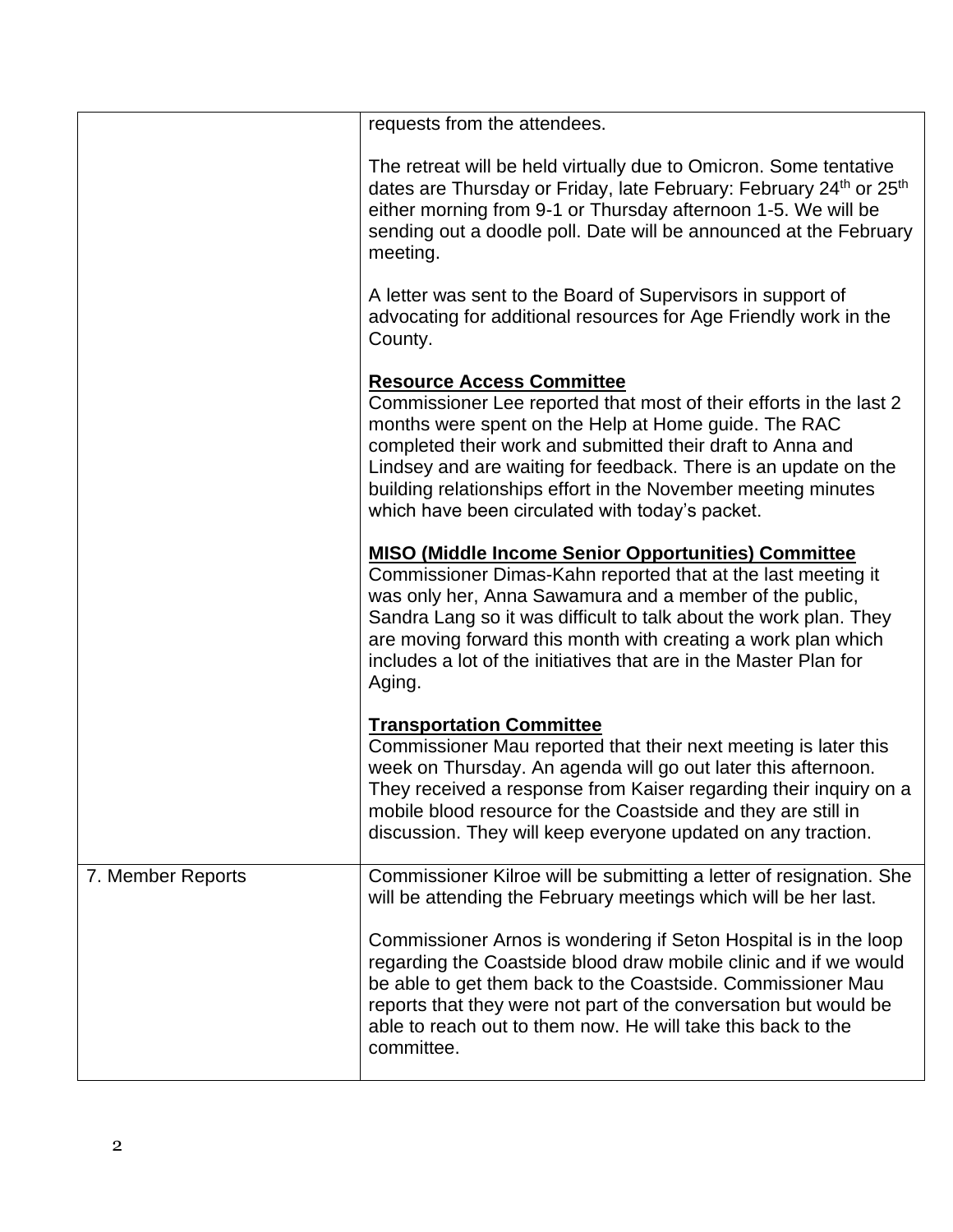|                  | Commissioner Lee is wondering that now with Commissioner<br>Kilroe's resignation, there will be 2 openings and if there is a<br>current effort to fill those positions.                                                                                                                                                                                                                                                                                                                                                                                                                    |
|------------------|--------------------------------------------------------------------------------------------------------------------------------------------------------------------------------------------------------------------------------------------------------------------------------------------------------------------------------------------------------------------------------------------------------------------------------------------------------------------------------------------------------------------------------------------------------------------------------------------|
|                  | Sandra Winter from the public reported that the Age Forward<br>Coalition also sent a letter to the Board of Supervisors. They<br>received a response from Supervisor Canepa requesting a more<br>concrete outline of particular programs and how much it would<br>cost to do various activities. They responded with a table of<br>examples of things that would be helpful to fund. They have not<br>heard back from Supervisor Canepa yet.                                                                                                                                               |
|                  | Commissioner McMullin would like a copy of the Age Friendly<br>letter that was sent to the Board of Supervisors.                                                                                                                                                                                                                                                                                                                                                                                                                                                                           |
| 8. Staff Reports | Lisa Mancini reports that there were 931 new COVID cases<br>overnight last Friday. Before the holidays we were seeing 20-40<br>new cases per day. The good news is that there is much more<br>opportunity for home testing but those are not always reported so<br>we know that the numbers are even much higher than what are<br>being reported. We also have not seen the death total increase,<br>however, last Friday we did have 2 new deaths bringing the<br>county total to 638 deaths.                                                                                             |
|                  | Prior to COVID, we were averaging 9 to 15 in the hospital at any<br>given time. On Friday we had 65 individuals with 11 of those<br>being in ICU beds.                                                                                                                                                                                                                                                                                                                                                                                                                                     |
|                  | The County is still providing hotels for those who are unable to<br>safely quarantine or self-isolate. Right now we are housing 58<br>individuals in 47 rooms.                                                                                                                                                                                                                                                                                                                                                                                                                             |
|                  | As for vaccinations, we have opened up the San Mateo Event<br>Center, Tuesday through Saturday. There are opportunities for<br>vaccinations and boosters. Virus Geeks are there to provide<br>testing. Tuesdays are open into the evenings after 5 pm. For<br>individuals five and older, 91.3% have received at least one shot.<br>If you look at all of the county residents who have completed the<br>vaccination, we are at 78.9%. The goal is 80%. Once we are at<br>80% mark, they will relook at the masking requirements and other<br>requirements that the state has put forward. |
|                  | Within Aging and Adult Services, we are currently at 83% for<br>partial vaccinations for our 65 and older clients, a total of 5000.<br>For 16 to 64, we are at 84%. We have 360 clients that are under<br>18 in IHSS. For those 12 to 15, we are at 75%. For those 5 to 11,<br>we are at 48%. Those numbers continue to increase. We have                                                                                                                                                                                                                                                  |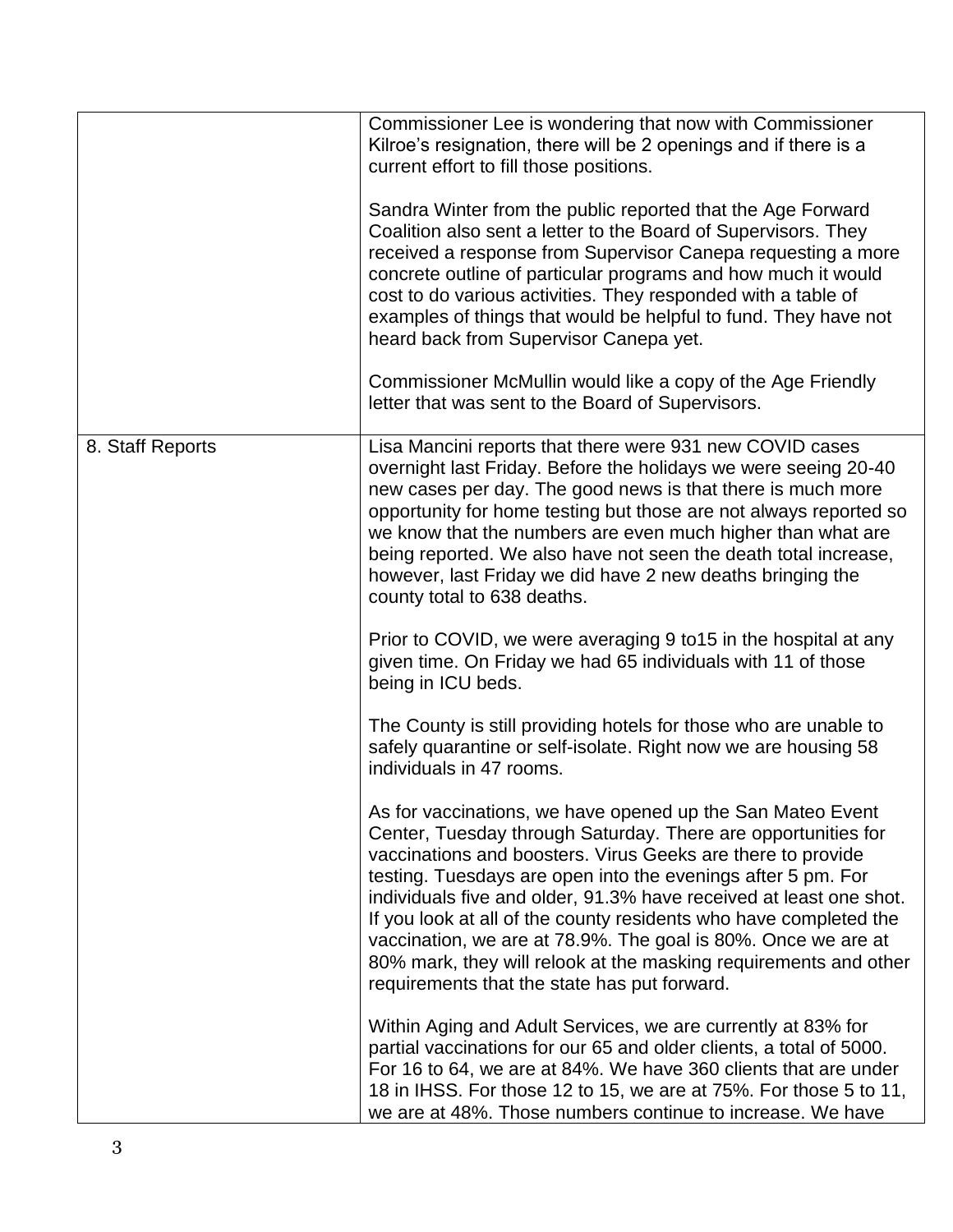| 6500 caregivers and 88% of those have at least one shot and<br>83% have completed the vaccinations.                                                                                                                                                                                                                                                                                                                                                                                                                                                                                                                 |
|---------------------------------------------------------------------------------------------------------------------------------------------------------------------------------------------------------------------------------------------------------------------------------------------------------------------------------------------------------------------------------------------------------------------------------------------------------------------------------------------------------------------------------------------------------------------------------------------------------------------|
| We also have a lot of different opportunities within Aging and<br>Adult Services as a result of the Medi-CAL expansion. In Adult<br>Protective services, the age for an elder abuse report has been<br>lowered from 65 to 60. She hopes that at the next meeting she will<br>be able to speak about the Home Safe Program. We were<br>granted funding from the state to prevent evictions for older<br>adults, prevent homelessness and also help those that are<br>homeless become housed.                                                                                                                         |
| Anna Sawamura reported that it is still quite a challenging time for<br>providers due to the uptick in COVID cases over the holidays.<br>Some of the providers that were planning on opening services<br>unfortunately have needed to relook at opening dates. No specific<br>information available yet. They are trying to stay safe and are still<br>providing programming virtually as well as grab and go meals in<br>addition to home delivered meals. Some ot the sites have small<br>congregate programs that they are running.                                                                              |
| The County has scheduled a meeting for staff liaisons to Boards<br>and Commissions for Thursday, January 20 <sup>th</sup> . They will be<br>contacting Commissioners directly to complete a survey to assist<br>them in the orientation/retreat planning. The content for the<br>retreat will focus on three specific areas: 1. Basic<br>orientation/training for ongoing and newer commissioners and<br>board members. 2. The development of a new board and<br>commission handbook. The current one needs many updates. 3.<br>A standardized recruitment and selection process for all boards<br>and commissions. |
| Ann O'Brien, legislative aide with Supervisor Canepa, has left his<br>office. Her official last day was December 31 <sup>st</sup> . He does have new<br>staff, Sophia Brink, who will be joining our meetings. A one-on-<br>one meeting has been set up with her to share the work that the<br>CoA has done and to continue receiving Supervisor Canepa's<br>support.                                                                                                                                                                                                                                               |
| At the December 14 <sup>th</sup> meeting, Supervisor Canepa heard from<br>CoA and the work that the Age Friendly Committee has done<br>throughout the County and that Age Friendly is a priority. The<br>County needs to look at that very seriously as being an important<br>resource that each city can develop. Through his district<br>discretionary funds, he was able to receive approval for allocating<br>\$500,000 to continue the work of Age Friendly. All of the work that<br>our Commissioners have done and continue to do with Age                                                                   |